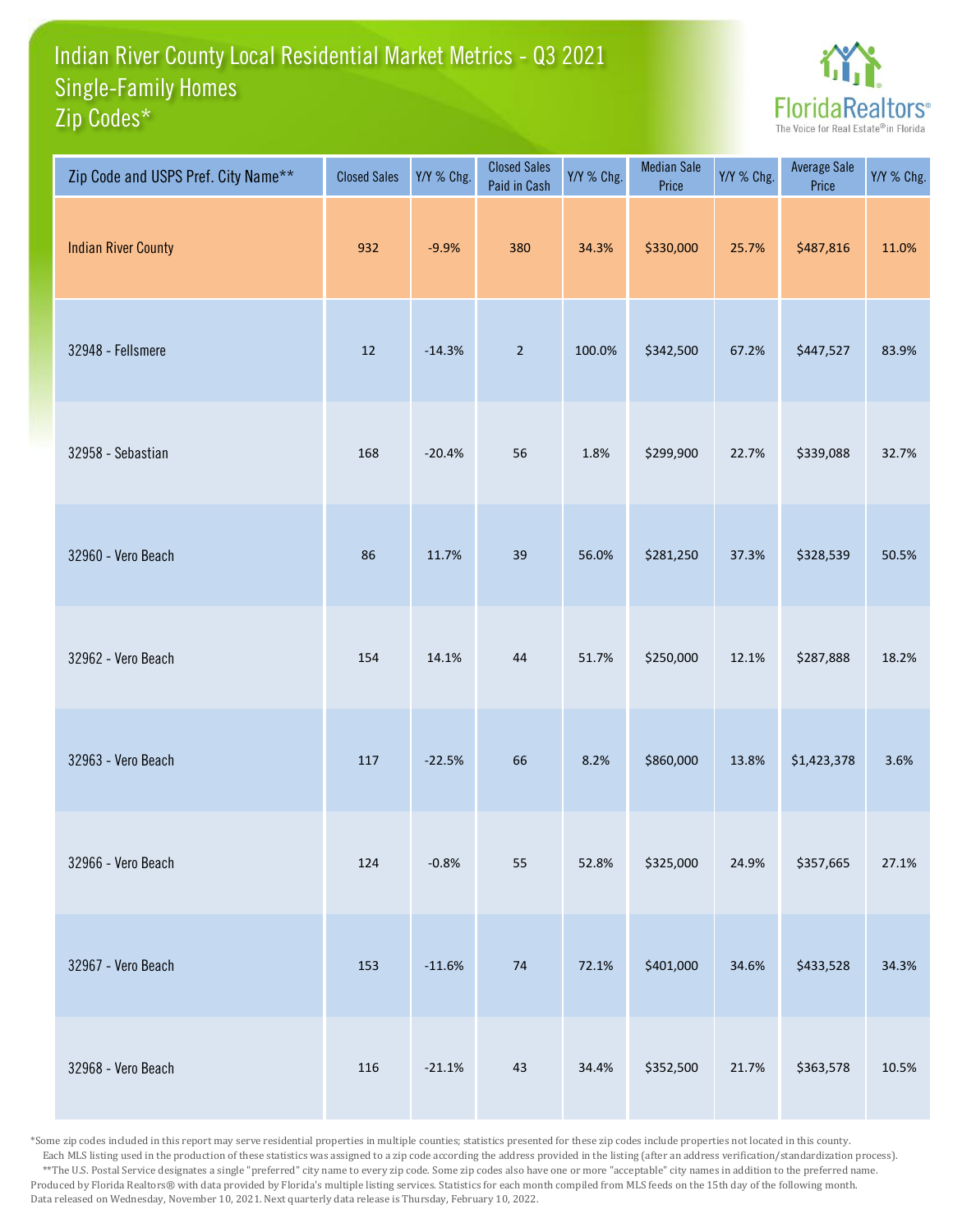## Indian River County Local Residential Market Metrics - Q3 2021 Zip Codes\* Single-Family Homes



| Zip Code and USPS Pref. City Name** | <b>Dollar Volume</b> | Y/Y % Chg. | Pct. of Orig. List<br><b>Price Received</b> | Y/Y % Chg. | <b>Median Time to</b><br>Contract | Y/Y % Chg. | <b>New Listings</b> | Y/Y % Chg. |
|-------------------------------------|----------------------|------------|---------------------------------------------|------------|-----------------------------------|------------|---------------------|------------|
| <b>Indian River County</b>          | \$454.6 Million      | 0.1%       | 100.0%                                      | 3.4%       | 13 Days                           | $-75.0%$   | 968                 | $-3.8%$    |
| 32948 - Fellsmere                   | \$5.4 Million        | 57.6%      | 94.4%                                       | $-4.7%$    | 87 Days                           | 210.7%     | 14                  | $-30.0%$   |
| 32958 - Sebastian                   | \$57.0 Million       | 5.7%       | 100.0%                                      | 2.2%       | 11 Days                           | $-69.4%$   | 184                 | 1.1%       |
| 32960 - Vero Beach                  | \$28.3 Million       | 68.1%      | 99.5%                                       | 2.8%       | 18 Days                           | $-10.0%$   | 94                  | 13.3%      |
| 32962 - Vero Beach                  | \$44.3 Million       | 34.9%      | 100.0%                                      | 2.2%       | 15 Days                           | $-58.3%$   | 159                 | 6.0%       |
| 32963 - Vero Beach                  | \$166.5 Million      | $-19.7%$   | 98.3%                                       | 5.9%       | 19 Days                           | $-84.3%$   | 106                 | 0.0%       |
| 32966 - Vero Beach                  | \$44.4 Million       | 26.1%      | 100.0%                                      | 3.4%       | 12 Days                           | $-82.9%$   | 120                 | $-7.0%$    |
| 32967 - Vero Beach                  | \$66.3 Million       | 18.8%      | 100.0%                                      | 3.4%       | 15 Days                           | $-79.5%$   | 179                 | 0.6%       |
| 32968 - Vero Beach                  | \$42.2 Million       | $-12.8%$   | 100.0%                                      | 2.9%       | 13 Days                           | $-71.7%$   | 114                 | $-31.3%$   |

\*Some zip codes included in this report may serve residential properties in multiple counties; statistics presented for these zip codes include properties not located in this county. Each MLS listing used in the production of these statistics was assigned to a zip code according the address provided in the listing (after an address verification/standardization process). \*\*The U.S. Postal Service designates a single "preferred" city name to every zip code. Some zip codes also have one or more "acceptable" city names in addition to the preferred name. Produced by Florida Realtors® with data provided by Florida's multiple listing services. Statistics for each month compiled from MLS feeds on the 15th day of the following month. Data released on Wednesday, November 10, 2021. Next quarterly data release is Thursday, February 10, 2022.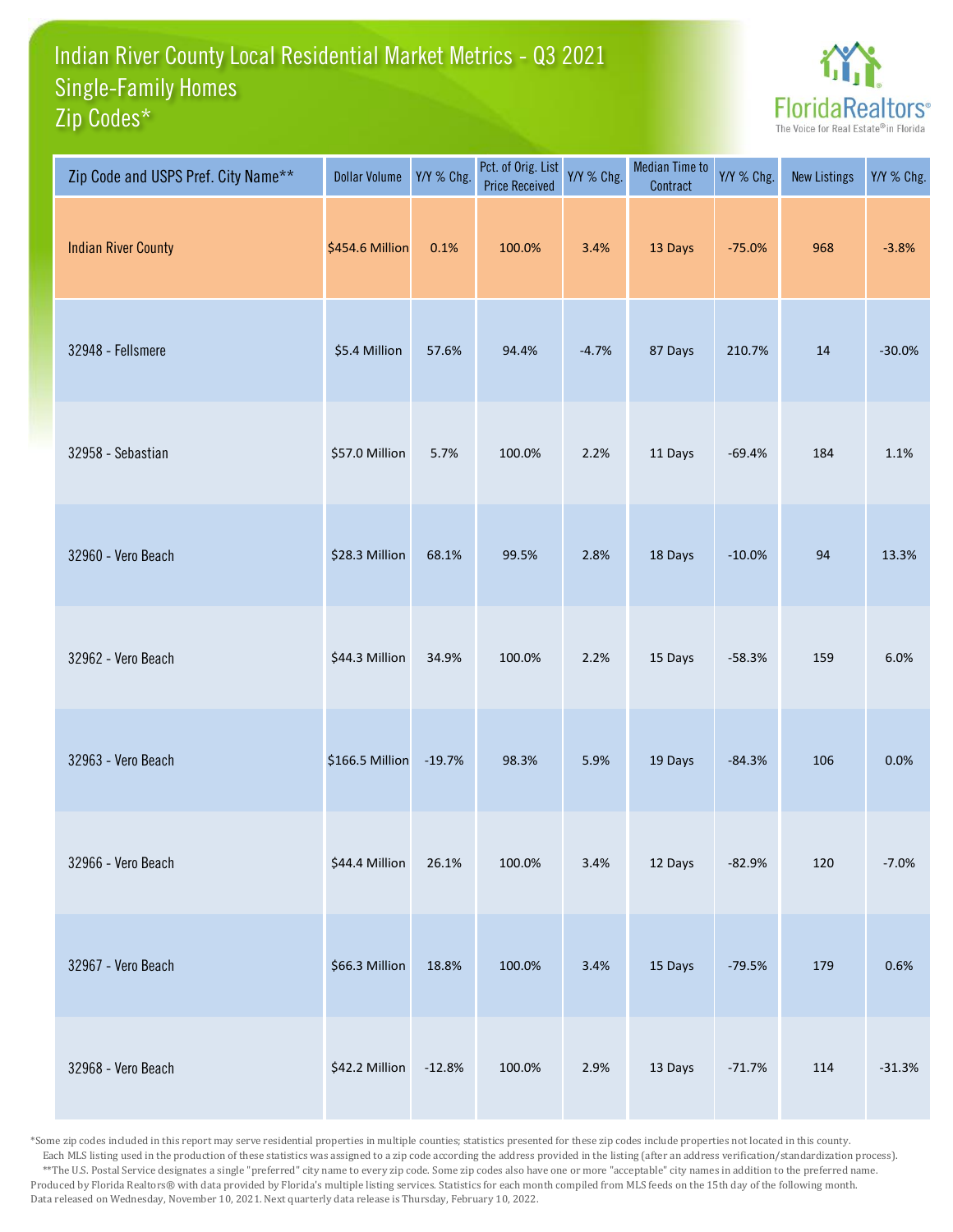## Indian River County Local Residential Market Metrics - Q3 2021 Zip Codes\* Single-Family Homes



| Zip Code and USPS Pref. City Name** | <b>New Pending</b><br><b>Sales</b> | Y/Y % Chg. | Pending<br>Inventory | Y/Y % Chg. | <b>Active Inventory</b> | Y/Y % Chg. | <b>Months Supply</b><br>of Inventory | Y/Y % Chg. |
|-------------------------------------|------------------------------------|------------|----------------------|------------|-------------------------|------------|--------------------------------------|------------|
| <b>Indian River County</b>          | 857                                | $-26.2%$   | 536                  | $-16.8%$   | 424                     | $-49.8%$   | $1.2\,$                              | $-61.3%$   |
| 32948 - Fellsmere                   | $9\,$                              | $-43.8%$   | $\boldsymbol{6}$     | 50.0%      | $\bf 8$                 | $-11.1%$   | 2.3                                  | $-11.5%$   |
| 32958 - Sebastian                   | 177                                | $-24.0%$   | 109                  | $-8.4%$    | 59                      | $-35.9%$   | $1.0\,$                              | $-41.2%$   |
| 32960 - Vero Beach                  | 88                                 | 14.3%      | $41\,$               | 10.8%      | $41\,$                  | $-28.1%$   | 1.3                                  | $-45.8%$   |
| 32962 - Vero Beach                  | 150                                | $-5.1%$    | $71\,$               | $-25.3%$   | 58                      | $-30.1%$   | $1.2\,$                              | $-45.5%$   |
| 32963 - Vero Beach                  | 93                                 | $-30.1%$   | 97                   | 61.7%      | 90                      | $-61.4%$   | 1.8                                  | $-71.0%$   |
| 32966 - Vero Beach                  | 114                                | $-26.5%$   | $75\,$               | $-12.8%$   | 36                      | $-65.7%$   | $0.8\,$                              | $-71.4%$   |
| 32967 - Vero Beach                  | 136                                | $-34.0%$   | 88                   | $-35.3%$   | 92                      | $-49.5%$   | $1.5\,$                              | $-62.5%$   |
| 32968 - Vero Beach                  | 89                                 | $-51.6%$   | 49                   | $-54.2%$   | 42                      | $-50.6%$   | $1.0\,$                              | $-61.5%$   |

\*Some zip codes included in this report may serve residential properties in multiple counties; statistics presented for these zip codes include properties not located in this county. Each MLS listing used in the production of these statistics was assigned to a zip code according the address provided in the listing (after an address verification/standardization process). \*\*The U.S. Postal Service designates a single "preferred" city name to every zip code. Some zip codes also have one or more "acceptable" city names in addition to the preferred name. Produced by Florida Realtors® with data provided by Florida's multiple listing services. Statistics for each month compiled from MLS feeds on the 15th day of the following month. Data released on Wednesday, November 10, 2021. Next quarterly data release is Thursday, February 10, 2022.